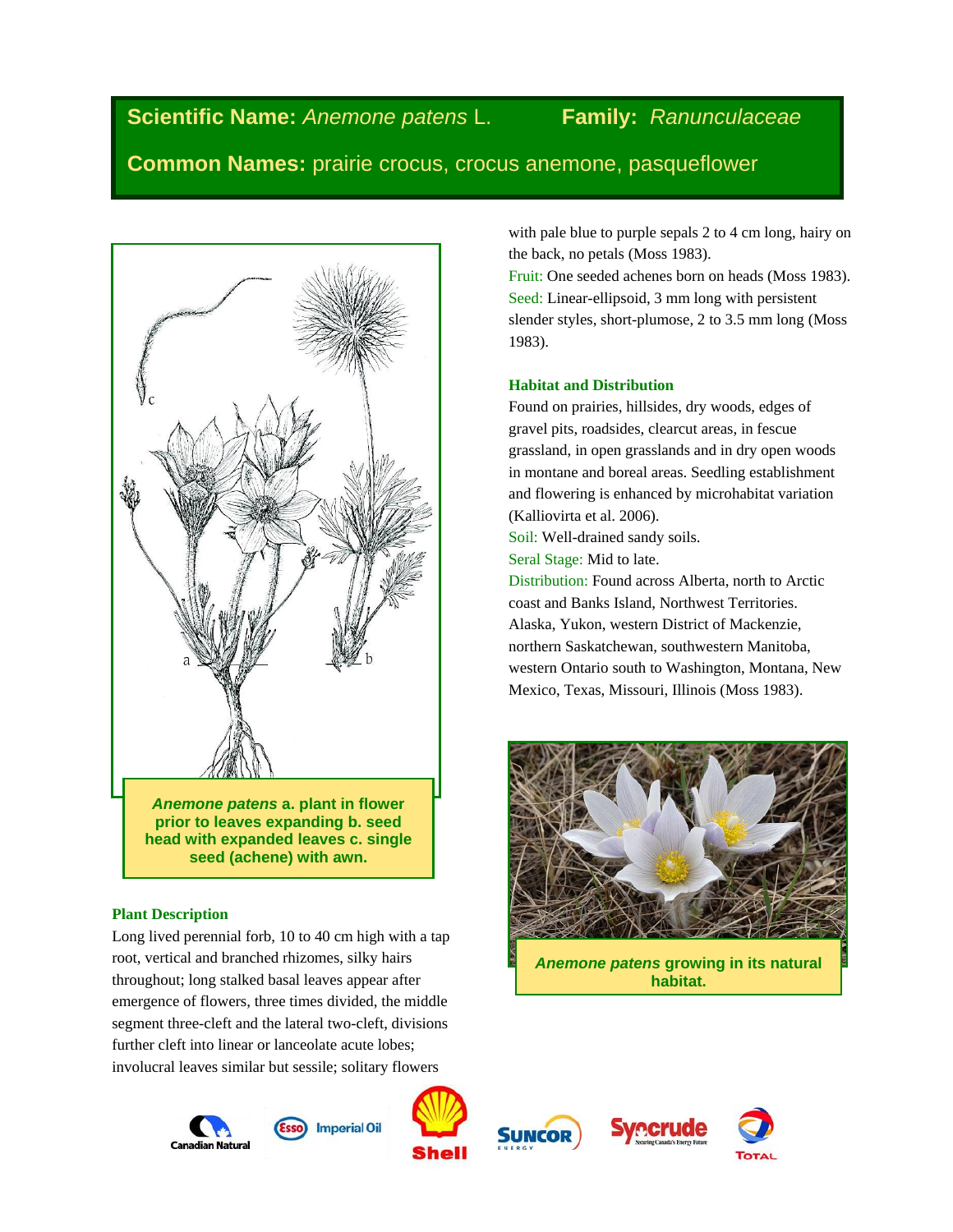### **Phenology**

Flowers from April to June with leaves emerging late May and early June. Vegetative growth occurs in July. Seeds are dispersed beginning in June through the beginning of July. Seeds germinate late summer or following spring (Kalamees et al. 2005). Blooming date has advanced by two weeks since 1936 due to climate change; increasing the species susceptibility to frost damage (Beaubien and Hamann 2011).



#### **Pollination**

Cross-pollinated by honeybees, andrenid bees, bumblebees and syrphid flies. Self-pollinates as well (Werner 1974).

#### **Seed Dispersal**

Animal and wind dispersed, using awn either to ride breezes or catch on passing animals.



**Genetics**

**Symbiosis**

2n=16 (Moss 1983).

*Anemone patens* roots are colonized by symbiotic arbuscular mycorrhizal fungi which significantly improves seedling establishment by increasing phosphorus content in plant tissues (Moora et al. 2004).



### **Seed Processing**

Collection: Harvest by hand in early June. Remove seeds by hand, de-awning not required. Store dry in cool temperatures.

Seed Weight: 1.530 g/1,000 seeds.

1.96 g/1,000 seeds (Royal Botanic Gardens Kew 2008).

Harvest Dates: Late spring to early summer.

Cleaning: De-awn if desired. Seed is usually removed clean.

Storage Behaviour: Orthodox. Seed should be dried to low relative humidity and stored at freezing

temperatures (Royal Botanic Gardens Kew 2008).

Storage: Maintain in hermetically sealed containers at freezing temperatures (Royal Botanic Gardens Kew 2008).

Longevity: Seeds are relatively short lived (Kalamees et al. 2005).





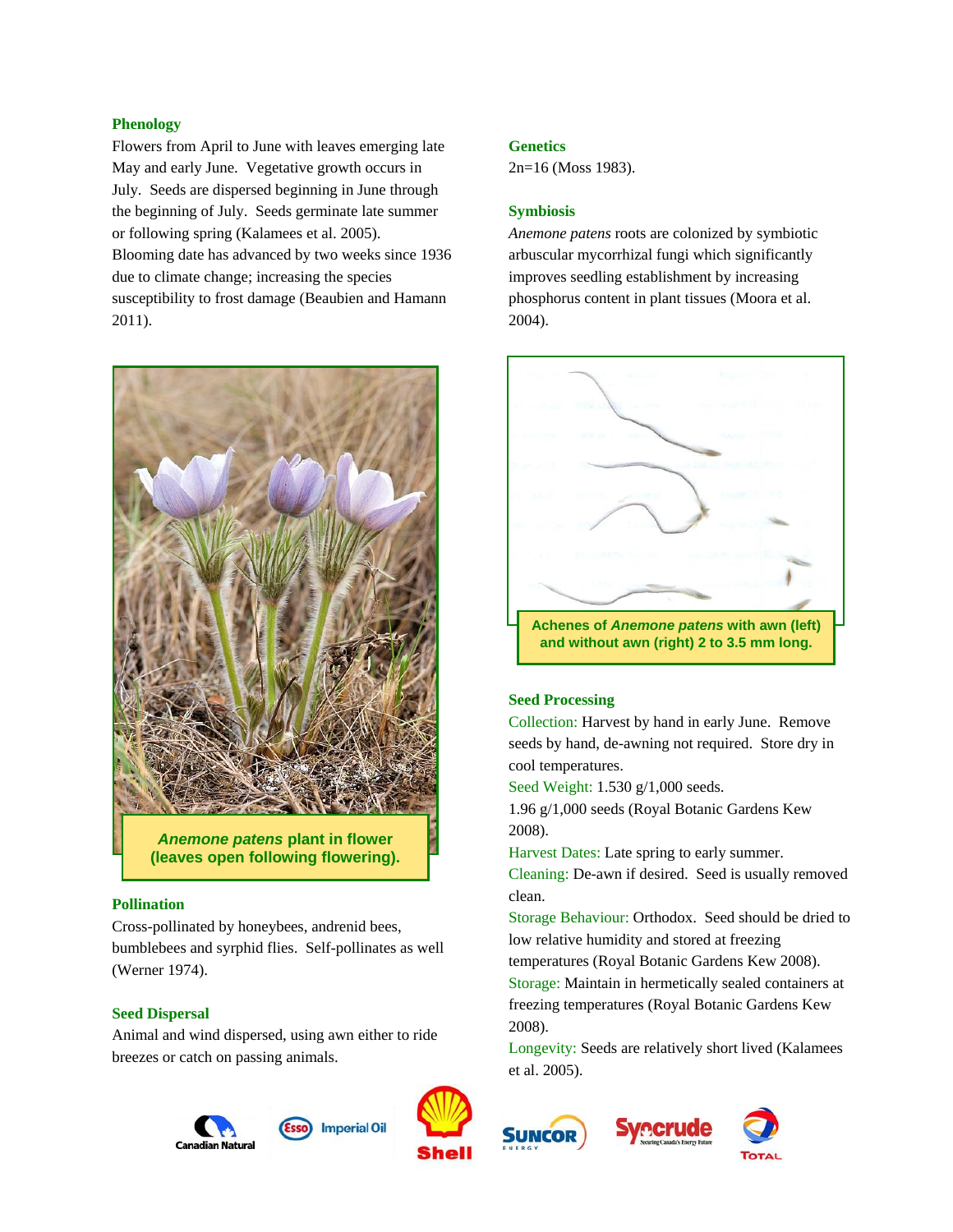#### **Propagation**

Natural Regeneration: Seeds germinate readily and do not form a persistent seed bank (Williams and Crone 2006).

There is also branching of the vertical root system that might allow vegetative reproduction. Pasqueflower possibly produces new rosettes near the parent plant from underground rhizome (Kalliovirta et al. 2006).

Germination: No pre-treatment required. 50% to 65% germination for seeds collected in northeastern Alberta. Optimal germination temperature was found to be 18-21°C (Baskin and Baskin 2001).

Pre-treatment: Cold stratification for 60 days (Baskin and Baskin 2001).

Direct Seeding: A trial was initiated in 2008 on a reclaimed site in north-eastern Alberta. No data are as yet available.

Vegetative Propagation: 2 to 4 cm long root cuttings placed in a well-drained medium with bottom heat will initiate roots and shoots in 28 to 35 days (Currah et al. 1983).

Greenhouse Production: Best seeded as soon as seed ripens in early summer in a cold-frame for nursery production. Stored seeds can be sown in late winter. Allow 1 to 6 months for emergence. Transfer seedlings to individual pots and grow in greenhouse for one winter season. Transplant to final location in the spring (Plants for a Future, n.d.).

### **Aboriginal/Food Uses**

Food: Poisonous if taken internally (causes vomiting, purging, tremors and collapse) (Marles et al. 2000). Medicinal: A poultice of crushed leaves was applied externally to relieve rheumatism as a counter-irritant (Marles et al. 2000, Royer and Dickinson 1996). Other: Called the *ears of the earth* because it seems to spring through the snow to listen for the approach of summer (Royer and Dickinson 1996). Sepals used by early settlers to make a dye for Easter eggs (Royer and Dickinson 1996).

#### **Wildlife/Forage Usage**

Wildlife: Poor forage value, low palatability, mildly toxic species due to its protoanemonin content (Tannas 2004).

Livestock: The hairs on this plant may cause irritation and impairment of the gastrointestinal tract of sheep (Budd and Best 1969, Tannas 2004).

Grazing Response: An increaser; pasqueflower has a reserve of viable dormant buds enabling the plant to initiate new branches (Kalamees et al. 2005). Dense stands of prairie crocus are often an indicator of overgrazing in pastures (Budd and Best 1969, Tannas 2004).

#### **Reclamation Potential**

*Anemone patens* is a valuable reclamation species. It is well adapted to disturbed habitats. Forest fires enhance the conditions for seed germination and seedling development by reducing moss and litter layer thickness and decreasing competition pressure (Kalamees et al. 2005).

*Anemone patens* has been successfully re-established on calcareous grassland which had seen the topsoil removed; was most successful when in conjunction with hay transfer (Kiehl and Röder 2008).

#### **Commercial Resources**

Availability: Seeds occasionally available in Alberta. Cultivars: Some horticultural cultivars are available but are not suitable for revegetation. Uses: Ornamental garden species.

#### **Notes**

*Anemone patens* is now considered endangered in Finland and is included in several national Red Lists. This is due to the closure of undergrowth vegetation caused by the cessation of cattle grazing in forests, fertilization of managed forests, planting of trees and efficient fire prevention (Kalliovirta et al. 2006). According to research models, survival and population growth rates of *Anemone patens* were greatly reduced when growing among invasive grasses (i.e., *Bromus sp.*) compared to native grasses due to











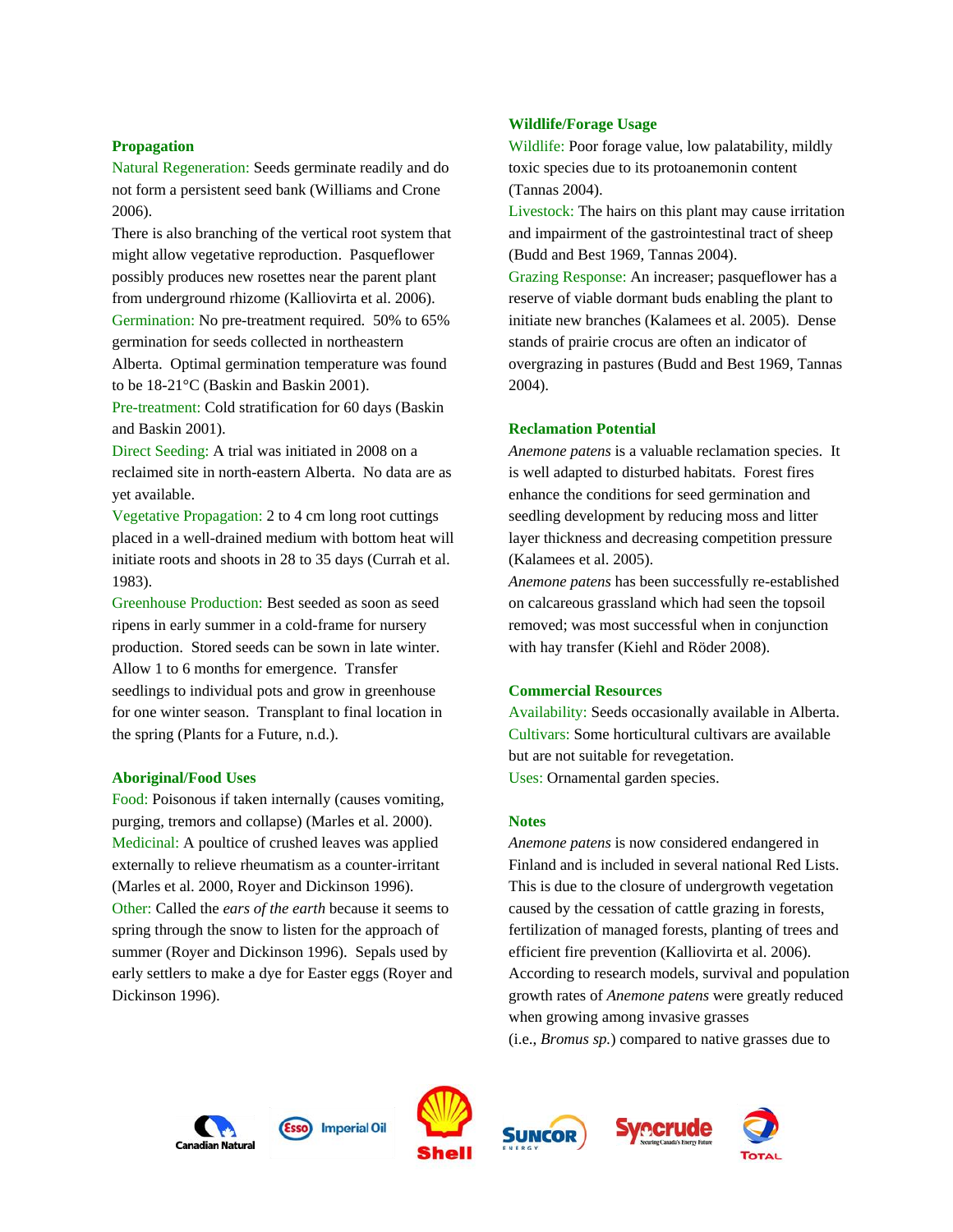the build-up of a heavy thatch layer (Williams and Crone 2006). Formerly known as *Pulsatilla patens* (IT IS n.d.).

### **Photo Credits**

Photos 1 and 2: Glen Lee, Regina, Saskatchewan. Photo 3: Wild Rose Consulting, Inc. Line Diagram: John Maywood, used by permission of Bruce Peel Special Collections, University of Alberta.

## **References**

Baskin, C.C. and J.M. Baskin, 2001. Seeds – Ecology, Biogeography, and Evolution of Dormancy and Germination. Academic Press, San Diego, California, USA.

Beaubien, E. and A. Hamann, 2011. Spring flowering response to climate change between 1936 and 2006 in Alberta, Canada. Bioscience 61(7): 514-524.

Budd, A.C. and K.F. Best, 1969. *Anemone patens* L. var. *wolfgangiana* (Bess.) Koch. IN: Wild Plants of the Canadian Prairies. Canada Department of Agriculture, Research Branch, Ottawa, Ontario. Publication No. 983-1969. pp. 202-203.

Currah, R., A. Smreciu and M. Van Dyk, 1983. Prairie Wildflowers. An illustrated manual of species suitable for cultivation and grassland restoration. The Friends of the Devonian Botanic Garden, University of Alberta, Edmonton, Alberta. 300 pp.

ITIS (International Taxonomic Information System), n.d. *Anemone patens* L. IN: Integrated taxonomic information system on-line database. [http://www.itis.gov/servlet/SingleRpt/SingleRpt?searc](http://www.itis.gov/servlet/SingleRpt/SingleRpt?search_topic=TSN&search_value=508854) [h\\_topic=TSN&search\\_value=508854](http://www.itis.gov/servlet/SingleRpt/SingleRpt?search_topic=TSN&search_value=508854) [Last accessed October 7, 2013].

Kalamees, R., K. Pϋssa, I. Vanha-Majamaa and K. Zobel, 2005. The effects of fire and stand age on seedling establishment of *Pulsatilla patens* in a pinedominated boreal forest. Canadian Journal of Botany 83: 688-693.

Kalliovirta, M., T. Ryttäri and R.K. Heikkinen, 2006. Population structure of a threatened plant, *Pulsatilla patens*, in boreal forests: Modelling relationships to overgrowth and site closure. Biodiversity and Conservation 15: 3095-3108.

Kiehl K. and D. Röder, 2008. Successful establishment of the Natura 2000 species Pulsatilla patens (L.) Mill. in newly restored calcareous grasslands. IN: 6<sup>th</sup> European conference on Ecological Restoration, September 8-12, 2008, Ghent Belgium.

Marles, R.J., C. Clavelle, L. Monteleone, N. Tays and D. Burns, 2000. Aboriginal Plant Use in Canada's northwest Boreal Forest. Natural Resources Canada and Canadian Forest Service. UBC Press, Vancouver, British Columbia. 368 pp.

Moora, M., M. Öpik, R. Sen and M. Zobel, 2004. Native arbuscular mycorrhizal fungal communities differentially influence the seedling performance of rare and common *Pulsatilla* species. Functional Ecology 18: 554-562.

Moss, E.H., 1983. Flora of Alberta. A manual of flowering plants, conifers, ferns, and fern allies found growing without cultivation in the province of Alberta, Canada. 2nd edition. University of Toronto Press, Toronto Ontario. pp. 275-276.

Plants for a Future, n.d. *Pulsatilla patens* – (L.)Mill. Plants For A Future, Dawlish, Devon, UK. [http://www.pfaf.org/user/Plant.aspx?LatinName=Puls](http://www.pfaf.org/user/Plant.aspx?LatinName=Pulsatilla+patens) [atilla+patens](http://www.pfaf.org/user/Plant.aspx?LatinName=Pulsatilla+patens) [Last accessed June 12, 2013].

Royal Botanic Gardens Kew, 2008. *Pulsatilla patens* (L.) Mill. Seed Information Database. [http://data.kew.org/sid/SidServlet?Clade=&Order=&F](http://data.kew.org/sid/SidServlet?Clade=&Order=&Family=&APG=off&Genus=Pulsatilla&Species=patens&StorBehav=0) [amily=&APG=off&Genus=Pulsatilla&Species=paten](http://data.kew.org/sid/SidServlet?Clade=&Order=&Family=&APG=off&Genus=Pulsatilla&Species=patens&StorBehav=0) [s&StorBehav=0](http://data.kew.org/sid/SidServlet?Clade=&Order=&Family=&APG=off&Genus=Pulsatilla&Species=patens&StorBehav=0) [Last accessed June 14, 2013].